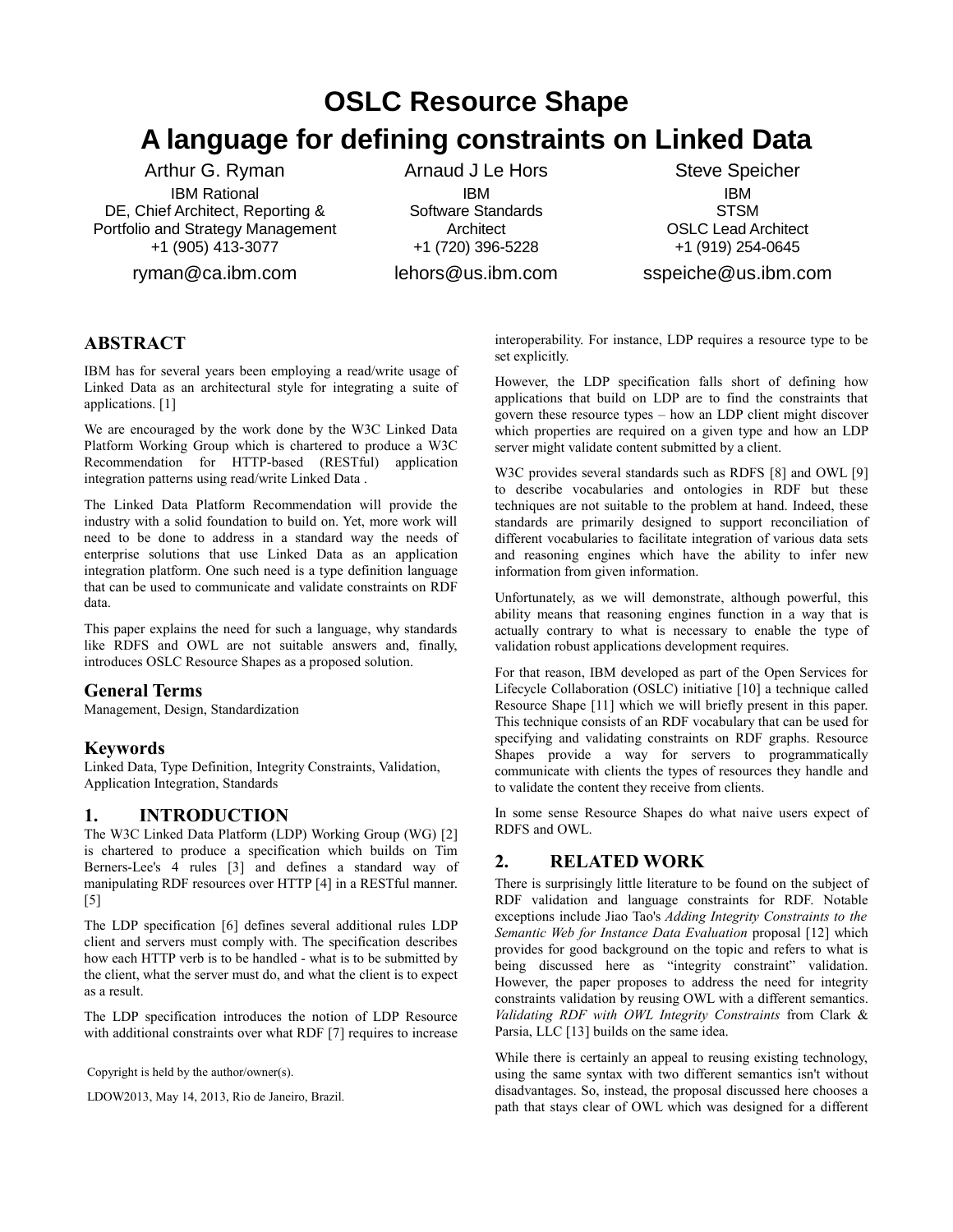purpose. Other approaches such as that based on the use of a rule engine like SPIN [\[14\]](#page-4-14) are also worth considering.

# **3. THE NEED FOR A CONSTRAINT LANGUAGE**

Linked Data fuses REST and RDF by requiring that resources should be identified with dereferenceable HTTP URIs and that HTTP clients should be able to get RDF representations of resources.

LDP takes this concept further and defines a broadly applicable RESTful RDF based platform. With this platform developers will be able to build applications by integrating different components that function as REST services exchanging data in RDF.

RDF has the happy characteristic that "it can say anything about anything." This means that, in principle, any RDF resource can have any property and there is no requirement that any two resources have the same set of properties, even if they have the same type or types.

In practice, though, the properties that are set on resources usually follow regular patterns that are dictated by the uses of those resources. Although a particular resource might have arbitrary properties, when viewed from the perspective of a particular application or use case, the set of properties and property values that are appropriate for that resource in that application will often be predictable and constrained.

In this context, it is natural for developers to expect to be able to define the constraints governing the RDF resources they use in their application and to be able to validate against those constraints the content sent by clients to servers.

Defining the content of RDF payloads (HTTP request or response ) is part of the REST service interface.

It is sound engineering practice to define interfaces between components in a system. The interface definition defines the contract between the provider and consumer of a component. For software systems, the main part of the interface definition is a precise specification of the inputs and outputs.

Type definition languages are used for this purpose, both to programmatically communicate the data an application can receive and to validate the data it receives.

LDP resources are represented as RDF graphs around which REST service interfaces are defined. A type definition language for LDP would therefore let us describe RDF graphs. Such a description would help consumers and providers determine if a given graph satisfies the REST interface contract.

Consider a simple Web application that hosts resources about change requests. We'll use the class oslc\_cm:ChangeRequest to define the class of change requests. Assume there is a REST service where we can POST HTTP requests to create new oslc\_cm:ChangeRequest resources. The REST service looks at the HTTP request, and if it contains an oslc cm:ChangeRequest resource, it will create a new resource and copy the properties from the HTTP request to it. The following HTTP POST request body should succeed:

### <span id="page-1-0"></span>**Example 1. HTTP POST changeRequest.ttl**

@prefix dcterms: <http://purl.org/dc/terms/> .

@prefix oslc\_cm: <http://open-services.net/ns/cm#> .

<http://example.com/resource> a oslc\_cm:ChangeRequest ; dcterms:title "Null pointer exception in web ui" ; oslc\_cm:status "Submitted" .

A type definition language would provide a way of ensuring that the resource that is submitted is of type oslc\_cm:ChangeRequest and has the necessary properties.

Unfortunately there is currently no such type definition language for RDF.

# **4. WHY RDFS AND OWL ARE NOT SUITED FOR THE TASK**

RDF Schema (RDFS) is a language for describing vocabularies and is often misconstrued as being to RDF what XML Schemas [\[15\]](#page-4-13) are to XML. Despite the similar names these two technologies serve two very different roles. While XML Schemas are well suited to validate inputs, RDFS is not.

RDFS defines the classes rdfs:Class and rdf:Property which are used to classify terms as either classes or predicates. This limited subset of RDFS constitutes a very simple type definition language.

However, RDFS also contains other terms, such as rdfs:domain, rdfs:range, rdfs:subClassOf, and rdfs:subPropertyOf, which go beyond mere vocabulary definition and enter into the world of ontologies. The primary difference between a vocabulary and an ontology is that an ontology includes inference rules which let you infer new information from given information. This is where RDFS and OWL, which provides augmented capabilities, diverge from traditional type definition languages such as XML Schemas. Technically, the inferences are computed by a software component called a reasoner.

The function of a reasoner is very different from that of a validator and trying to use a reasoner as a validator can prove to be a very frustrating exercise.

Considering our example of a Web application handling change requests, the designer of the service could declare the domain of the oslc\_cm:status property to be oslc\_cm:ChangeRequest using the following RDFS statement:

oslc\_cm:status rdfs:domain oslc\_cm:ChangeRequest .

However, the semantics of the rdfs:domain assertion is not a constraint that says you can only use oslc\_cm:status on oslc\_cm:ChangeRequest resources. Rather, it is an inference rule that says if you use oslc cm:status as a property on any resource, then that resource is classified as an oslc\_cm:ChangeRequest. More precisely, the meaning of this statement is that if any statement uses the predicate oslc\_cm:status then we can infer that the subject of the statement is a member of the class oslc\_cm:ChangeRequest.

Similarly to rdfs:domain, RDFS also defines the predicate rdfs:range which lets us infer the class membership of the object of any statement that uses a given predicate.

Consider the following HTTP POST request, where the explicit triple stating that the resource is an oslc\_cm:ChangeRequest has been omitted: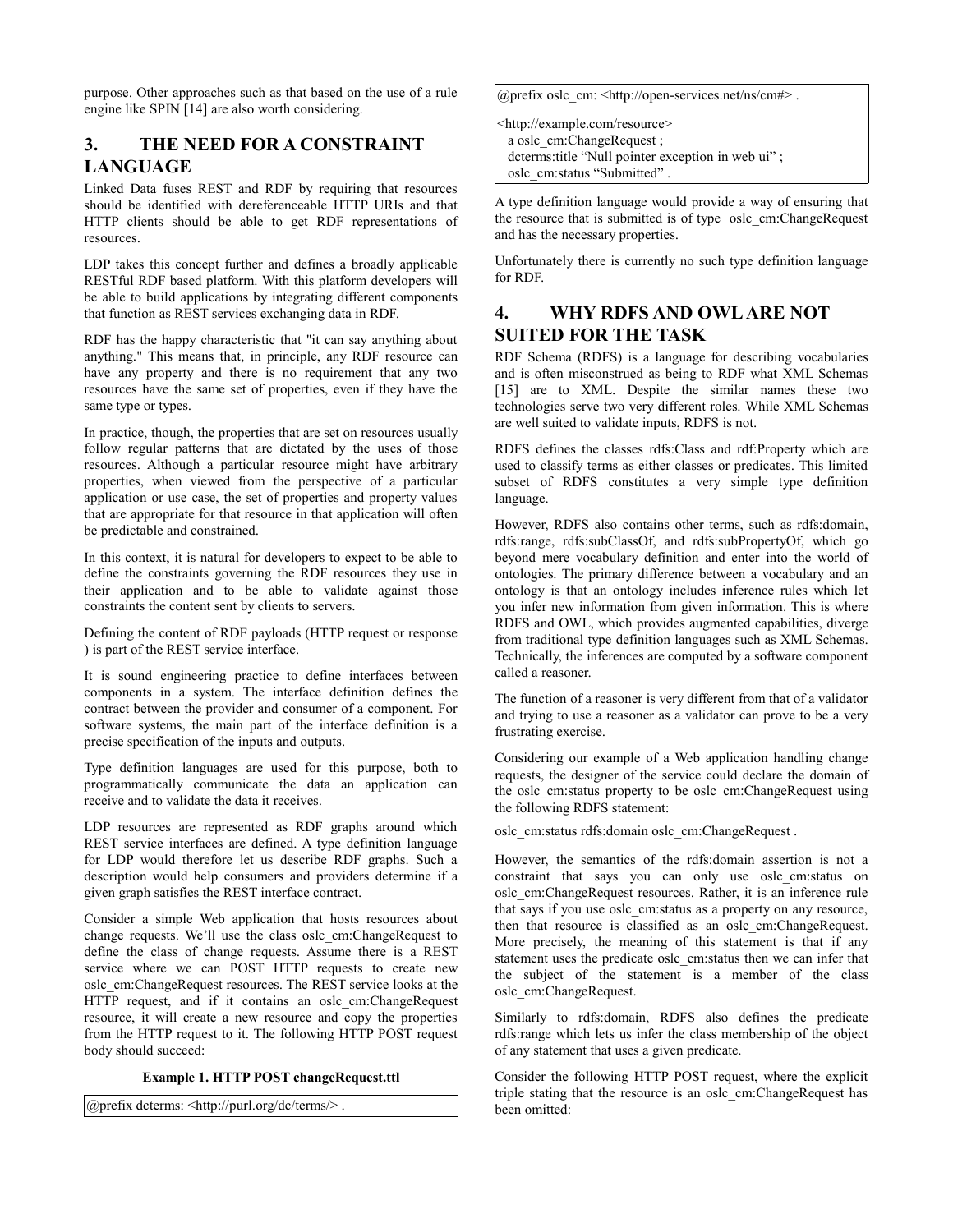#### **Example 2. HTTP POST changeRequest-implicit.ttl**

| @prefix dcterms: $\langle \text{http://purl.org/dc/terms/>} \rangle$ .                                                            |  |
|-----------------------------------------------------------------------------------------------------------------------------------|--|
| @prefix oslc_cm: <http: cm#="" ns="" open-services.net="">.</http:>                                                               |  |
| <http: example.com="" resource=""><br/>dcterms: title "Null pointer exception in web ui";<br/>osle cm:status "Submitted".</http:> |  |

From the traditional viewpoint, this HTTP POST request should fail because the server can't find an oslc cm:ChangeRequest resource. However, from the ontology viewpoint, it should succeed because of the semantics of RDFS.

An RDFS reasoner would infer from the explicit triples in the HTTP POST request and the service ontology that the HTTP POST request implied a triple stating that the resource was an oslc\_cm:ChangeRequest.

RDFS contains several other terms, e.g. rdfs:subClassOf, rdfs:subPropertyOf, that look like common type definition language constraints, but are in fact inference rules. OWL also looks like a type definition language but in fact greatly expands on the set of inference rules and is equally unsuited to validating inputs to REST services.

OWL is so much more expressive than RDFS that it is possible for an OWL reasoner to infer mutually contradictory triples from a given graph, in which case the graph is said to be inconsistent. This ability looks, at first glance, like a potentially useful constraint checking mechanism. Unfortunately, an OWL reasoner will go to great lengths to make some superficially inconsistentlooking graphs consistent.

For example, consider the following ontology:

#### <span id="page-2-0"></span>**Example 3. OWL Ontology hasOwner.ttl**

| @prefix owl: <http: 07="" 2002="" owl#="" www.w3.org="">.</http:>                                              |
|----------------------------------------------------------------------------------------------------------------|
| @prefix rdfs: <http: 01="" 2000="" rdf-schema#="" www.w3.org="">.</http:>                                      |
| @prefix ex: <http: example.org="" ns#="">.</http:>                                                             |
| ex: a owl:Ontology.                                                                                            |
| ex:ChangeRequest a owl:Class:<br>rdfs:isDefinedBy ex: .                                                        |
| ex:Owner a owl:Class ;<br>rdfs:isDefinedBy ex: .                                                               |
| ex:hasOwner a owl:ObjectProperty,<br>owl:FunctionalProperty;<br>rdfs:isDefinedBy ex: .                         |
| ex:Joe a ex:Owner.                                                                                             |
| ex:Bob a ex:Owner.                                                                                             |
| ex:MyRequest a ex:ChangeRequest;<br>ex:hasOwner ex:Joe, ex:Bob.                                                |
| This ontology defines the classes ex:ChangeReques<br>ex:Owner and the property ex:hasOwner. This property is a |

ngeRequest and operty is asserted to be a functional property, which means that it is single-valued, i.e. for any given subject there must be at most one object. The ontology also describes two owners, ex:Joe and ex:Bob, as well as a change request, ex:MyRequest, and asserts that this change request has two owners, ex:Joe and ex:Bob. This looks like a contradiction. It would be nice if a type checker could flag this.

An OWL reasoner will not say that this ontology is inconsistent because OWL does not make the "Unique Name Assumption". This is a fundamental aspect of Web architecture [\[16\]](#page-4-16) since there is no requirement that every resource have a unique URI. In fact, it is common for synonyms to be defined in different vocabularies. Given the above ontology, an OWL reasoner will find no inconsistency.

An OWL reasoner will judge an ontology to be consistent if there is some world in which the ontology makes sense. In this case, the ontology makes sense when ex:Joe and ex:Bob identify the same resource. The ontology is said to entail this implication. OWL has the property owl:sameAs which asserts that its subject and object identify the same resource. Thus the following triple is entailed by the ontology.:

ex:Joe owl:sameAs ex:Bob .

Although logical, this entailment makes reasoners unsuitable to the task of validating RDF content sent to an LDP server.

## **5. OSLC RESOURCE SHAPES**

Linked Data programmers have a legitimate need to be able to specify constraints on data, e.g. as preconditions in REST APIs. OO programmers are used to specifying constraints on data with a variety of traditional type definition languages such as Java, UML, and XML Schema. As previously discussed RDFS and OWL are very different from traditional type definition languages and are therefore not the solution. The OSLC Resource Shape specification is a proposed solution for specifying constraints on RDF data.

A resource shape is a set of grammar rules, expressed in RDF, an RDF graph must comply with to be correct. A resource shape lists the properties that are expected or required in a graph, their occurrence, range, allowed values, etc.

A resource shape lets you determine if a given graph is valid or invalid. A resource shape checker could be implemented as a set of SPARQL ASK queries [\[17\]](#page-4-15) on the graph. A SPARQL ASK query is a query whose result is either true or false. If all the SPARQL ASK queries return true then the graph is valid, otherwise it is invalid.

To briefly illustrate shapes, suppose that in our oslc\_cm:ChangeRequest example we require that when a new resource is created, it must have exactly one dcterms:title property and zero or one oslc\_cm:status property. These constraints are expressed in the following simplified resource shape:

#### **Example 4. OSLC Resource Shape changeRequest-shape.ttl**

@prefix dcterms: <http://purl.org/dc/terms/> .

@prefix oslc: <http://open-services.net/ns/core#> .

@prefix oslc\_cm: <http://open-services.net/ns/cm#> .

@base <http://example.com/shape/oslc-change-request> .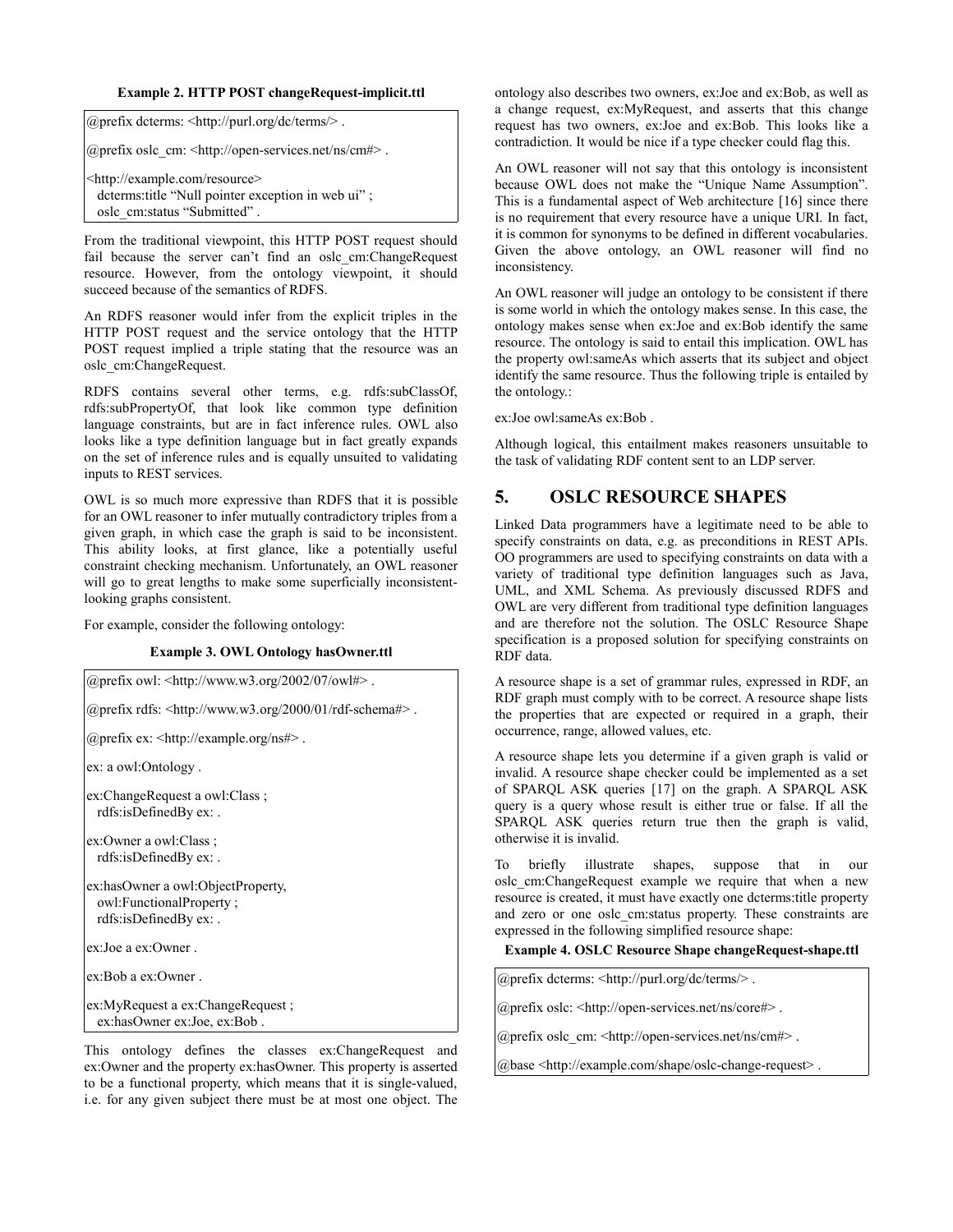| $\Diamond$ a oslc: Resource Shape:                                                                                  |  |  |
|---------------------------------------------------------------------------------------------------------------------|--|--|
| dcterms: title "Creation shape of OSLC Change Request";                                                             |  |  |
| oslc:describes oslc cm:ChangeRequest;                                                                               |  |  |
| oslc:property <#dcterms-title>, <#oslc cm-status>.                                                                  |  |  |
| $\leq$ #dcterms-title> a oslc:Property ;<br>oslc:propertyDefinition dcterms:title;<br>oslc:occurs oslc:Exactly-one. |  |  |
| $\epsilon$ #osle_em=status> a osle:Property :                                                                       |  |  |

<#oslc\_cm-status> a oslc:Property ; oslc:propertyDefinition oslc\_cm:status ; oslc:occurs oslc:Zero-or-one .

This resource shape specifies constraints governing an oslc\_cm:ChangeRequest resource. It uses the property oslc:occurs to specify the occurrence constraints of the dcterms:title and oslc\_cm:status properties. Specifying the occurence of a property as either oslc:Exactly-one or oslc:Zero-or-one constrains the property to be functional, which is what we were trying to achieve through the use of owl:FunctionalProperty in [Example 3. OWL](#page-2-0) [Ontology hasOwner.ttl.](#page-2-0)

As mentioned above, each constraint can be expressed as a SPARQL ASK query. For example, the following query checks the occurrence of the oslc\_cm:status property:

<span id="page-3-0"></span>**Example 5. SPARQL Query ask-oslc\_cm-status-occurs.rq**

| prefix oslc_cm: <http: cm#="" ns="" open-services.net=""></http:> |  |  |
|-------------------------------------------------------------------|--|--|
| ask $\{$                                                          |  |  |
| select ?resource                                                  |  |  |
| where $\{$                                                        |  |  |
| ?resource a oslc cm:ChangeRequest.                                |  |  |
| ?resource oslc cm:status ?status                                  |  |  |
|                                                                   |  |  |
| group by ?resource                                                |  |  |
| having (count(?status) $\leq 1$ )                                 |  |  |
|                                                                   |  |  |

This query uses SPARQL aggregation to count the occurrence of the oslc\_cm:status property and compare it to the constraint specified in the shape document.

Running this query on the HTTP POST body in [Example 1. HTTP](#page-1-0) [POST changeRequest.ttl](#page-1-0) returns true. This result confirms that the shape is valid with respect to this occurrence constraint.

For a counter-example, consider the following HTTP POST which has two values for the oslc\_cm:status property:

#### **Example 6. HTTP POST changeRequest-2.ttl**

@prefix dcterms: <http://purl.org/dc/terms/> .

@prefix oslc\_cm: <http://open-services.net/ns/cm#> .

<http://example.com/resource> a oslc\_cm:ChangeRequest ; dcterms:title "Null pointer exception in web ui" ; oslc\_cm:status "Submitted", "Working" .

Running the same query returns false, because oslc\_cm:status occurs twice.

OSLC Resource Shapes let you express many other common constraints in addition to occurrence constraints.

A Resource Shape lists the properties that are allowed or required for a specific type of resource. For each property, it specifies the type of its value, the number of times it is expected to occur, and whether it is required. A default value as well as a list of possible values can be provided. In addition, for properties for which the value is a resource, a shape can be provided for that resource, allowing for a recursive model.

The following table lists some of the property constraints that can be specified. See *OSLC 2.0 Appendix A: Common Properties* [\[11\]](#page-4-3) for the complete specification.

| <b>Name</b>   | <b>Description</b>                                                                                                                                                                                                                                                                                                    |
|---------------|-----------------------------------------------------------------------------------------------------------------------------------------------------------------------------------------------------------------------------------------------------------------------------------------------------------------------|
| valueType     | The type of value the property can have. This can<br>be one of the following:<br>Literal value-types:<br>Boolean<br>DateTime<br>Decimal<br>Double<br>Float<br>Integer<br>String<br>XMLLiteral<br>Resource value-types:<br>Resource<br>Local Resource<br>AnyResource<br>When omitted, the value type is unconstrained. |
| range         | When valueType is a resource value-type, this<br>can be used to specify the resource type allowed.<br>The default is Any.                                                                                                                                                                                             |
| valueShape    | When valueType is a resource value-type, this<br>can be used to specify the Resource Shape for the<br>value.<br>Note that this allows various shapes to be<br>associated with the same type.                                                                                                                          |
| allowedValues | Specifies an oslc: Allowed Values resource which<br>lists the allowed values for the property.                                                                                                                                                                                                                        |
| allowedValue  | A value allowed for the property. If there are both<br>allowedValue elements and an allowedValue<br>resource, then the full-set of allowed values is the<br>union of both.                                                                                                                                            |
| defaultValue  | A default value for the property.                                                                                                                                                                                                                                                                                     |
| maxSize       | For String properties only, this specifies as an<br>integer the maximum number of characters<br>allowed. If not set, then there is no maximum or<br>maximum is specified elsewhere.                                                                                                                                   |
| occurs        | Either Exactly-one (the property is required),<br>Zero-or-one (the property is optional), Zero-or-<br>many (the property is optional), or One-or-many<br>(the property is required)                                                                                                                                   |